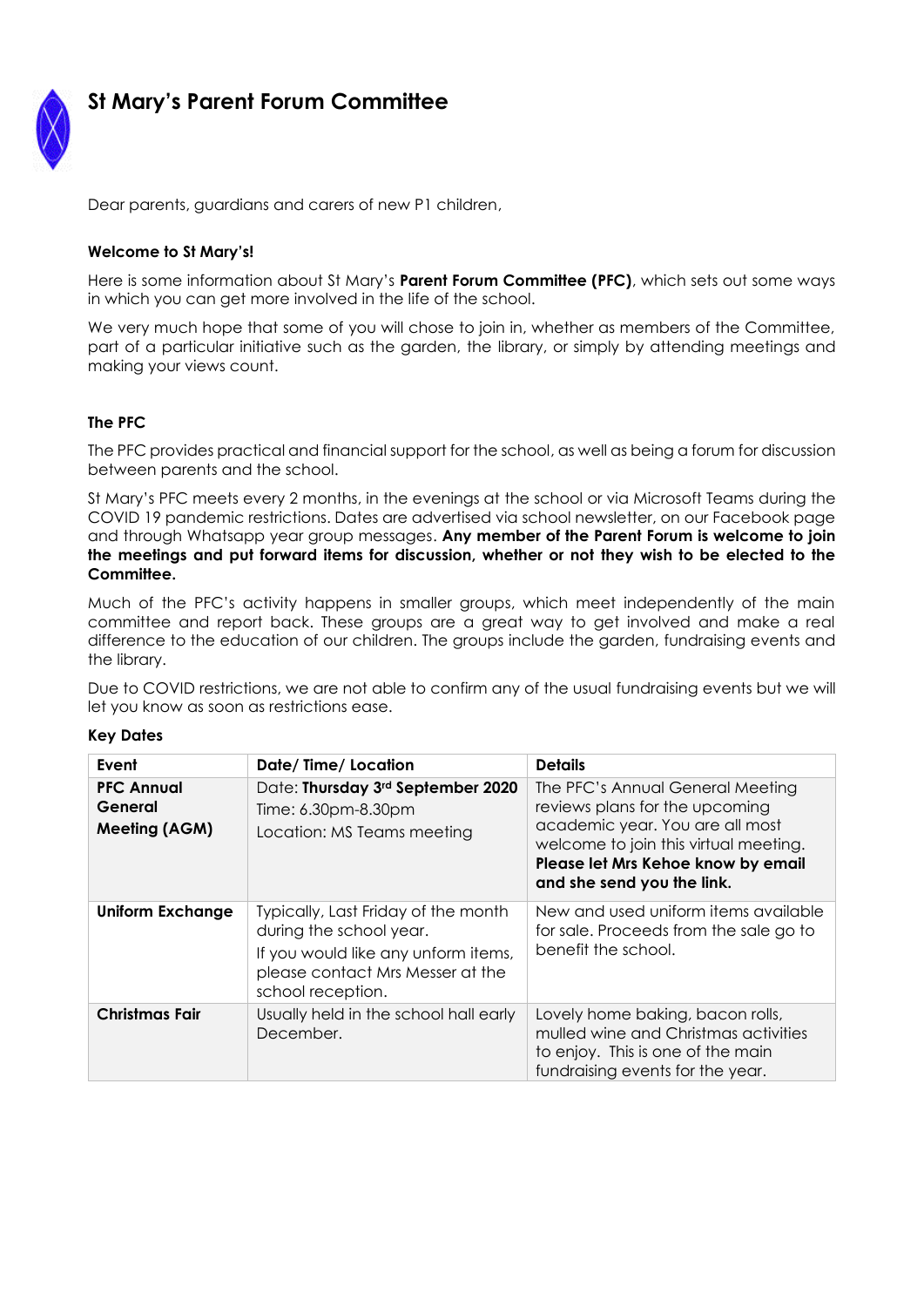#### **Leadership**

A brief introduction to PFC leadership:

- **Chair -** Currently vacant position
- **Vice Chair -** Our Vice Chair is Gill Guild. Her son Finlay is in P5 and Esme is in P3.
- **Treasurer –** Amelie Bruhat is our Treasurer with daughter Erine in P3.
- **Events -** Elaine O'Connor acts as the Events Coordinator and has Molly in P7.
- **Secretary -** Currently vacant position.
- **Church Rep -** Our Church Representative is Brian Sibbald who is a long-standing supporter of the school.

### **Connect with PFC**

We invite parents and carers of the St. Mary's school community to connect with us. There are a couple of options.

**Facebook** We have an active Facebook page and post regular updates. We encourage people to 'like' the page so you will see the latest information.

<https://www.facebook.com/Saintmarysrc/>

**Email** Email communications include details on upcoming events, opportunities for parents to get involved and general school updates. To comply with GDPR, please email **[chair@stmarysparents.co.uk](mailto:chair@stmarysparents.co.uk)** with the following information.

#### **I agree for the email address below to be used by St Mary's RC Primary PFC to let me know about fundraising events, PFC business including meetings, invites to meetings and to share relevant information from the school or Council.**

## **Parent/ Carer 1**

First Name, Surname

Email Address

Mobile number

#### **Parent/ Carer 2**

First Name, Surname

Email Address

Mobile number

| Pupil 1<br>First Name, Surname | <b>Class</b> for<br>Academic<br>Year 2020/21 |
|--------------------------------|----------------------------------------------|
| Pupil 2<br>First Name, Surname | <b>Class</b> for<br>Academic<br>Year 2020/21 |
| Pupil 3<br>First Name, Surname | <b>Class</b> for<br>Academic<br>Year 2020/21 |

**Whatsapp** There are Whatsapp groups for each year which has been a very successful way for parents to keep in touch, make friends, ask questions and arrange play dates.

> If you would like you would like your mobile number added to the P1 Whatsapp Group, please email [Chair@stmarysparents.co.uk](mailto:Chair@stmarysparents.co.uk) with the following information.